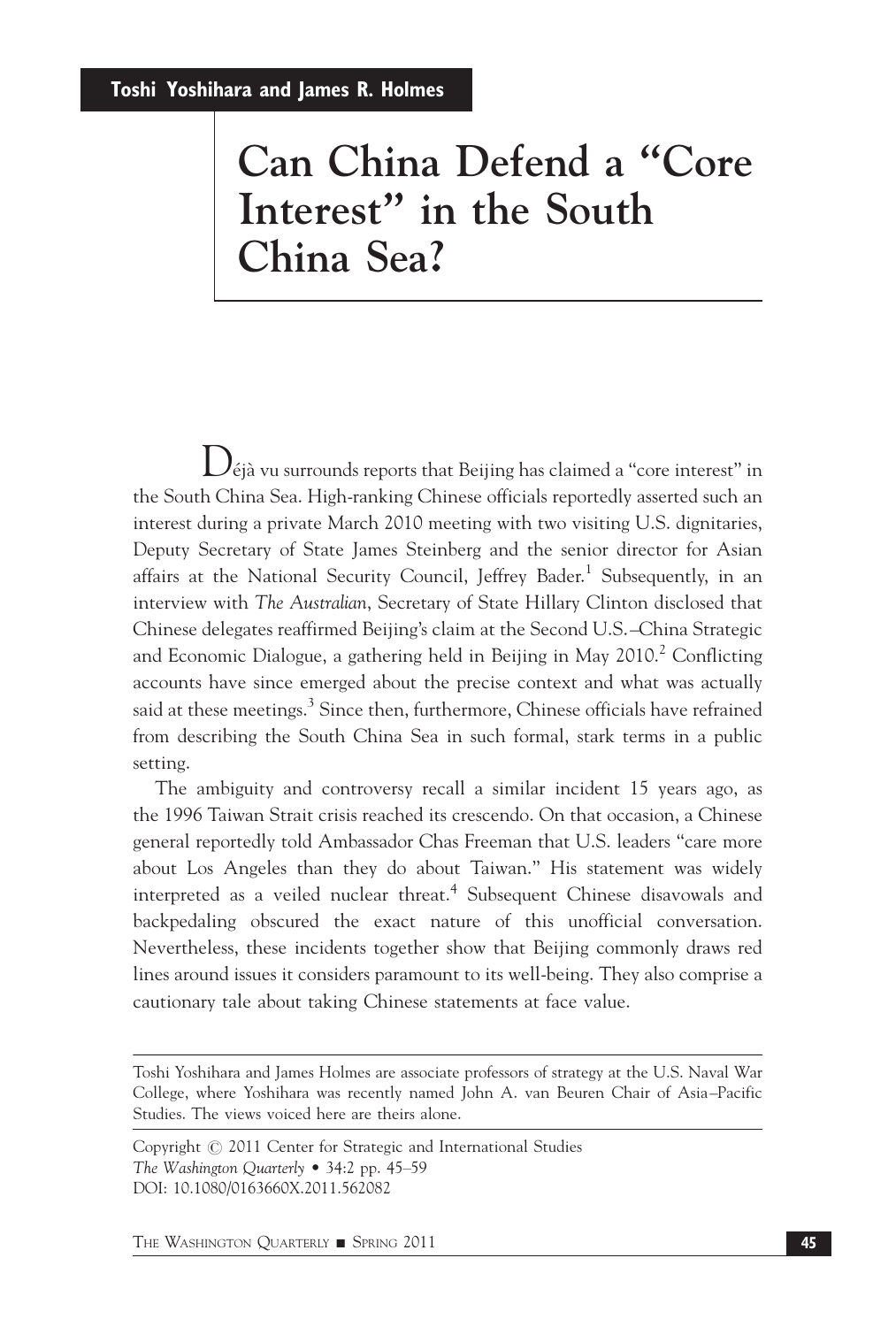| <b>Report Documentation Page</b>                                                                                                                                                                                                                                                                                                                                                                                                                                                                                                                                                                                                                                                                                                                                                                                                                                                                                                                 |                                      |                              |                                           | Form Approved<br>OMB No. 0704-0188                  |  |  |
|--------------------------------------------------------------------------------------------------------------------------------------------------------------------------------------------------------------------------------------------------------------------------------------------------------------------------------------------------------------------------------------------------------------------------------------------------------------------------------------------------------------------------------------------------------------------------------------------------------------------------------------------------------------------------------------------------------------------------------------------------------------------------------------------------------------------------------------------------------------------------------------------------------------------------------------------------|--------------------------------------|------------------------------|-------------------------------------------|-----------------------------------------------------|--|--|
| Public reporting burden for the collection of information is estimated to average 1 hour per response, including the time for reviewing instructions, searching existing data sources, gathering and<br>maintaining the data needed, and completing and reviewing the collection of information. Send comments regarding this burden estimate or any other aspect of this collection of information,<br>including suggestions for reducing this burden, to Washington Headquarters Services, Directorate for Information Operations and Reports, 1215 Jefferson Davis Highway, Suite 1204, Arlington<br>VA 22202-4302. Respondents should be aware that notwithstanding any other provision of law, no person shall be subject to a penalty for failing to comply with a collection of information if it<br>does not display a currently valid OMB control number.                                                                               |                                      |                              |                                           |                                                     |  |  |
| 1. REPORT DATE<br>2011                                                                                                                                                                                                                                                                                                                                                                                                                                                                                                                                                                                                                                                                                                                                                                                                                                                                                                                           |                                      | 2. REPORT TYPE               |                                           | <b>3. DATES COVERED</b><br>00-00-2011 to 00-00-2011 |  |  |
| <b>4. TITLE AND SUBTITLE</b>                                                                                                                                                                                                                                                                                                                                                                                                                                                                                                                                                                                                                                                                                                                                                                                                                                                                                                                     |                                      | 5a. CONTRACT NUMBER          |                                           |                                                     |  |  |
| Can China Defend A "Core Interest" In The South China Sea?                                                                                                                                                                                                                                                                                                                                                                                                                                                                                                                                                                                                                                                                                                                                                                                                                                                                                       |                                      | 5b. GRANT NUMBER             |                                           |                                                     |  |  |
|                                                                                                                                                                                                                                                                                                                                                                                                                                                                                                                                                                                                                                                                                                                                                                                                                                                                                                                                                  |                                      |                              |                                           | 5c. PROGRAM ELEMENT NUMBER                          |  |  |
| 6. AUTHOR(S)                                                                                                                                                                                                                                                                                                                                                                                                                                                                                                                                                                                                                                                                                                                                                                                                                                                                                                                                     |                                      |                              |                                           | 5d. PROJECT NUMBER                                  |  |  |
|                                                                                                                                                                                                                                                                                                                                                                                                                                                                                                                                                                                                                                                                                                                                                                                                                                                                                                                                                  |                                      |                              |                                           | 5e. TASK NUMBER                                     |  |  |
|                                                                                                                                                                                                                                                                                                                                                                                                                                                                                                                                                                                                                                                                                                                                                                                                                                                                                                                                                  |                                      |                              |                                           | 5f. WORK UNIT NUMBER                                |  |  |
| 7. PERFORMING ORGANIZATION NAME(S) AND ADDRESS(ES)<br>U.S. Naval War College, Newport, RI, 02841                                                                                                                                                                                                                                                                                                                                                                                                                                                                                                                                                                                                                                                                                                                                                                                                                                                 |                                      |                              |                                           | 8. PERFORMING ORGANIZATION<br><b>REPORT NUMBER</b>  |  |  |
| 9. SPONSORING/MONITORING AGENCY NAME(S) AND ADDRESS(ES)                                                                                                                                                                                                                                                                                                                                                                                                                                                                                                                                                                                                                                                                                                                                                                                                                                                                                          |                                      |                              |                                           | 10. SPONSOR/MONITOR'S ACRONYM(S)                    |  |  |
|                                                                                                                                                                                                                                                                                                                                                                                                                                                                                                                                                                                                                                                                                                                                                                                                                                                                                                                                                  |                                      |                              |                                           | <b>11. SPONSOR/MONITOR'S REPORT</b><br>NUMBER(S)    |  |  |
| 12. DISTRIBUTION/AVAILABILITY STATEMENT<br>Approved for public release; distribution unlimited                                                                                                                                                                                                                                                                                                                                                                                                                                                                                                                                                                                                                                                                                                                                                                                                                                                   |                                      |                              |                                           |                                                     |  |  |
| <b>13. SUPPLEMENTARY NOTES</b><br>THE WASHINGTON QUARTERLY, SPRING 2011                                                                                                                                                                                                                                                                                                                                                                                                                                                                                                                                                                                                                                                                                                                                                                                                                                                                          |                                      |                              |                                           |                                                     |  |  |
| 14. ABSTRACT<br>De?ja' vu surrounds reports that Beijing has claimed a ??core interest?? in the South China Sea.<br>High-ranking Chinese officials reportedly asserted such an interest during a private March 2010 meeting<br>with two visiting U.S. dignitaries Deputy Secretary of State James Steinberg and the senior director for<br>Asian affairs at the National Security Council, Jeffrey Bader.1 Subsequently, in an interview with The<br>Australian, Secretary of State Hillary Clinton disclosed that Chinese delegates reaffirmed Beijing?s claim<br>at the Second U.S.? China Strategic and Economic Dialogue, a gathering held in Beijing in May 2010.2<br>Conflicting accounts have since emerged about the precise context and what was actually said at these<br>meetings.3 Since then, furthermore, Chinese officials have refrained from describing the South China Sea<br>in such formal, stark terms in a public setting. |                                      |                              |                                           |                                                     |  |  |
| <b>15. SUBJECT TERMS</b>                                                                                                                                                                                                                                                                                                                                                                                                                                                                                                                                                                                                                                                                                                                                                                                                                                                                                                                         |                                      |                              |                                           |                                                     |  |  |
| 16. SECURITY CLASSIFICATION OF:                                                                                                                                                                                                                                                                                                                                                                                                                                                                                                                                                                                                                                                                                                                                                                                                                                                                                                                  | 17. LIMITATION OF<br><b>ABSTRACT</b> | 18. NUMBER<br>OF PAGES       | 19a. NAME OF<br><b>RESPONSIBLE PERSON</b> |                                                     |  |  |
| a. REPORT<br>unclassified                                                                                                                                                                                                                                                                                                                                                                                                                                                                                                                                                                                                                                                                                                                                                                                                                                                                                                                        | b. ABSTRACT<br>unclassified          | c. THIS PAGE<br>unclassified | Same as<br><b>Report (SAR)</b>            | 15                                                  |  |  |

**Standard Form 298 (Rev. 8-98)**<br>Prescribed by ANSI Std Z39-18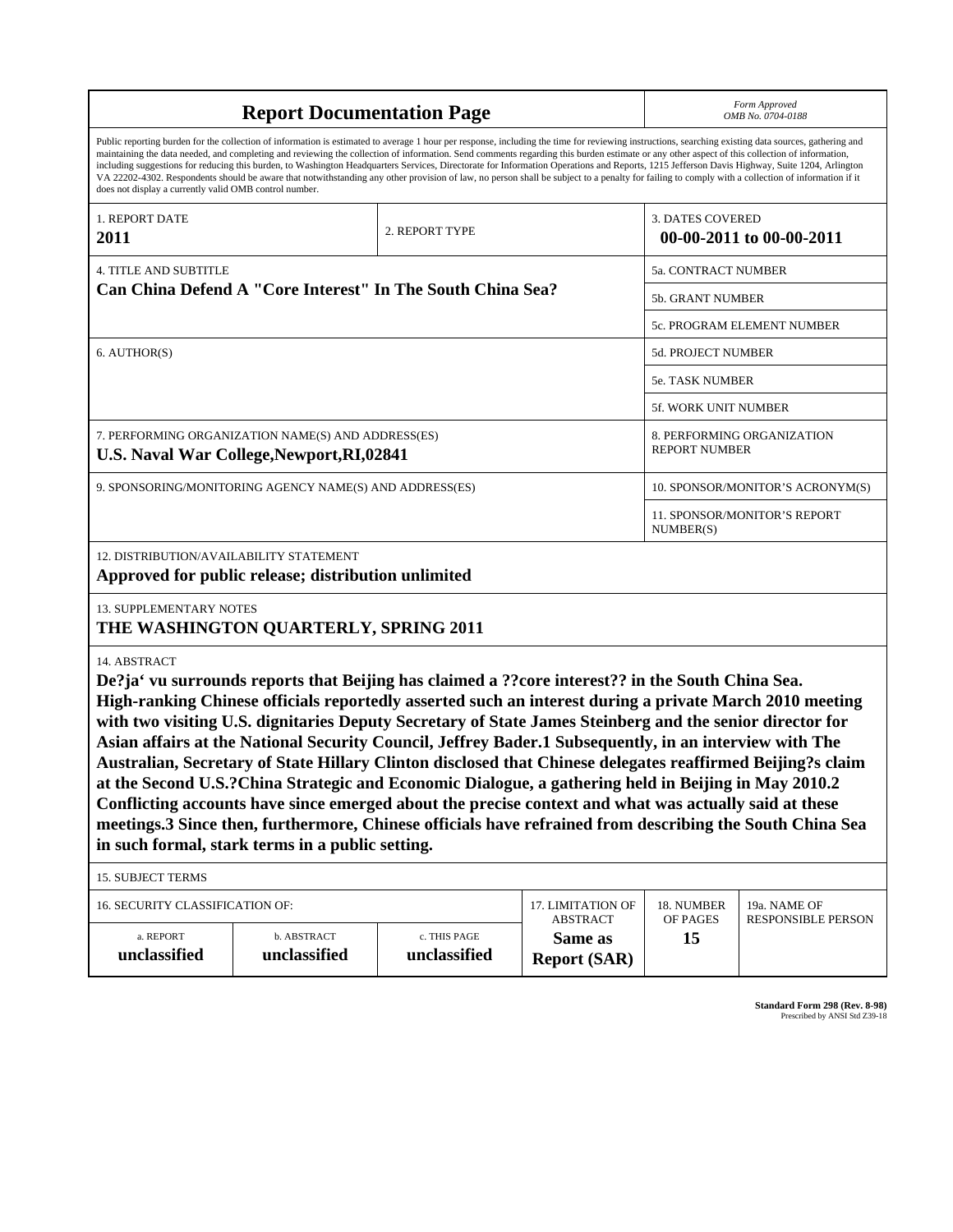Conflicting accounts have emerged about whether China actually declared a ''core interest.''

Assume for the sake of discussion that Beijing is pursuing a core interest in the South China Sea as a matter of policy. Declaring such an interest would seemingly elevate the strategic importance of that body of water to a level reserved for Taiwan, Tibet, and Xinjiang—territory that is integral to China's vision of itself as a nation and that must be protected at all costs. This represents a political goal of astonishing scope. Defending it would

presumably warrant diplomatic and military efforts of the utmost magnitude. But can the People's Liberation Army (PLA) follow through, and how?

Does Beijing possess the military means, strategy, and warfighting prowess to uphold an interest of such overriding importance? Assessing existing and nascent Chinese capabilities will help policymakers and analysts determine whether Beijing's ends in the South China Sea lie within its military means. If not, it is important to examine the time and resources China must invest to mount a credible defense of its core interests. Such a benchmark will also suggest how key stakeholders in the region can respond to an increasingly ambitious Chinese policy without provoking an overreaction from Beijing.

## A Range of Strategic Goals

First, what might Beijing mean by ''core interest'' and what strategic guidance derives from such an interest? If the Chinese Communist leadership indeed treats the South China Sea as it does Taiwan, several strategic implications come to light:

Territorial Sovereignty Is Indivisible. If Chinese leaders see maritime sovereignty as indivisible from sovereignty over land territory, it follows that territorial disputes cannot remain unresolved indefinitely.<sup>5</sup> Although Beijing is prepared to shelve contested claims for the sake of joint extraction of natural resources, its position on territorial integrity is sacrosanct. It must get its way eventually.

China Needs Armed Strength to Seize Disputed Territories. Accordingly, if the South China Sea is a core interest to be upheld under any circumstances, then China must amass the wherewithal to defeat outsiders' efforts to make today's status quo a permanent political reality. Beijing ultimately needs sufficient capacity to seize all disputed territories, whole and intact, while warding off adversaries intent on reversing Chinese gains.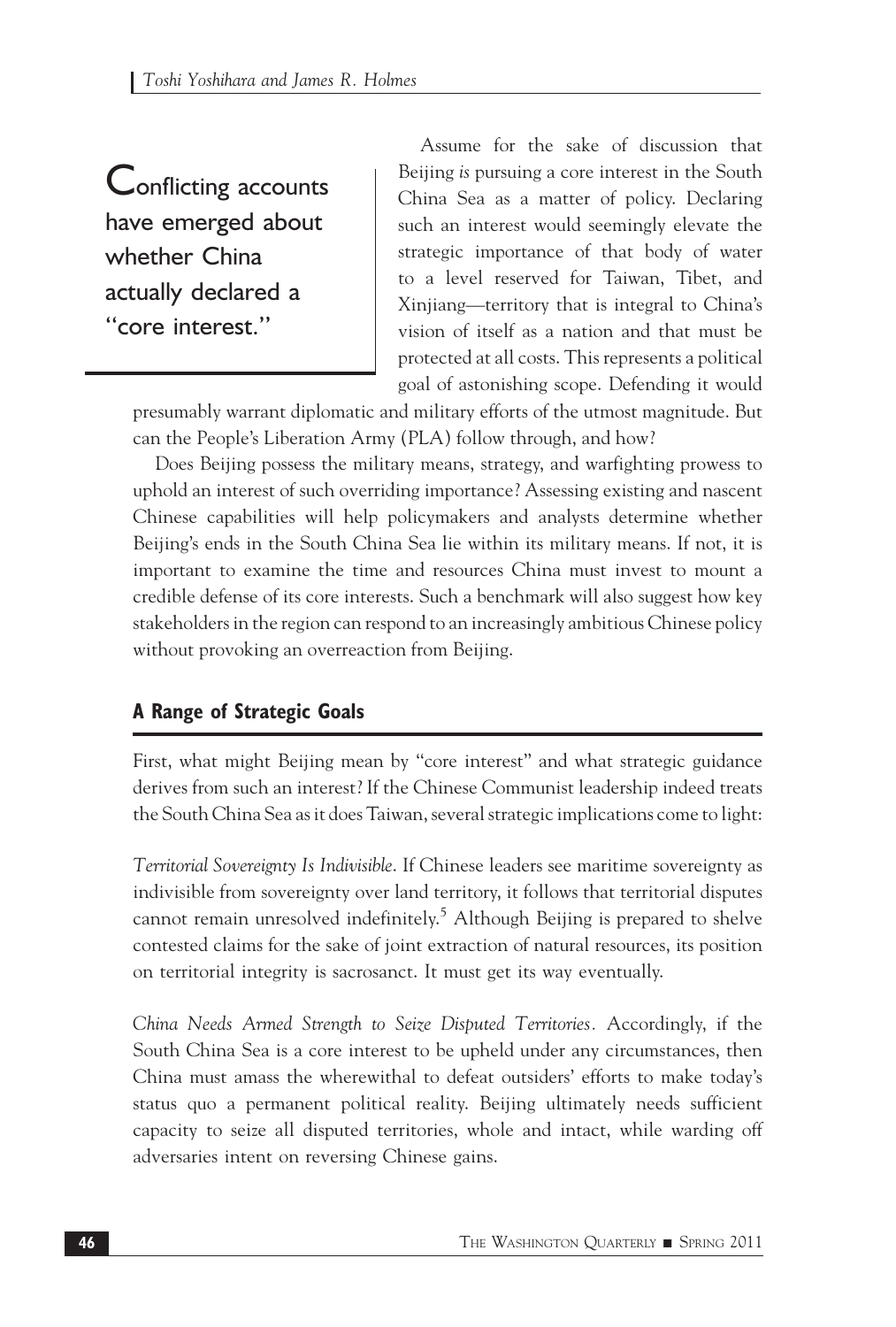China Must Impose a New Regional Order. To consolidate national unity and defend all its core interests, China must establish a new regional order despite challenges from neighbors and outside powers. It can establish that regional order by consensus or coercive diplomacy, depending on the circumstances. To hedge against threats to a Chinese-led order, however, constructing a locally dominant navy is prudent.

These implications would prod Chinese policymakers toward a maximalist view of the nation's core interests. If Beijing acts on them, the South China Sea will in effect become a Chinese lake in which the PLA forbids access to external navies.

A more modest interpretation—grounded in U.S. history—is possible as well. Some in China view the South China, East China, and Yellow seas, known to ordinary Chinese simply as ''the three seas'' or the ''near seas,'' in much the same way that 19th-century Americans regarded the Caribbean Sea and the Gulf of Mexico, as expanses the United States must dominate to realize its political and commercial potential.<sup>6</sup> With the limited exceptions of the islands wrested from Spain in 1898, Washington lodged no territorial claims in the Caribbean or Gulf, nor did it bar them to European warships. U.S. administrations mostly wanted to forestall European efforts to obtain naval bases athwart sea lanes leading to the Central American Isthmus, the future site of a transoceanic canal.

This was precisely the purpose for which President Theodore Roosevelt intended his 1904 ''Corollary'' to the Monroe Doctrine. Roosevelt claimed a limited right to intervene in the affairs of weak Caribbean states that had defaulted on their loans to European banks. Common practice was for European governments to send warships to seize customhouses in these countries to repay their creditors. In so doing, they took possession of coastal territory in the Americas—territory they might transform into naval bases along Caribbean sea lanes.<sup>7</sup> Such a prospect was anathema to U.S. maritime strategists.

Why was preempting European inroads so important? For sea-power thinker Alfred Thayer Mahan, the Isthmus constituted a ''gateway to the Pacific for the United States.''8 Digging a canal across Nicaragua or Panama and safeguarding the approaches to that canal were Mahan's uppermost concerns. He prophesied that ''enterprising commercial countries'' such as the Kaiser's Germany would contend for dominion over such geostrategic features, as the Spanish and British empires had done for centuries.<sup>9</sup> Mahan maintained that the United States now held the ''predominant interest'' on the Isthmus, owing both to its burgeoning commercial interests in the Far East and to its peculiar geography, which inhibited "rapid and secure communication between our two great seaboards."<sup>10</sup> For him, free movement for military and commercial shipping between the East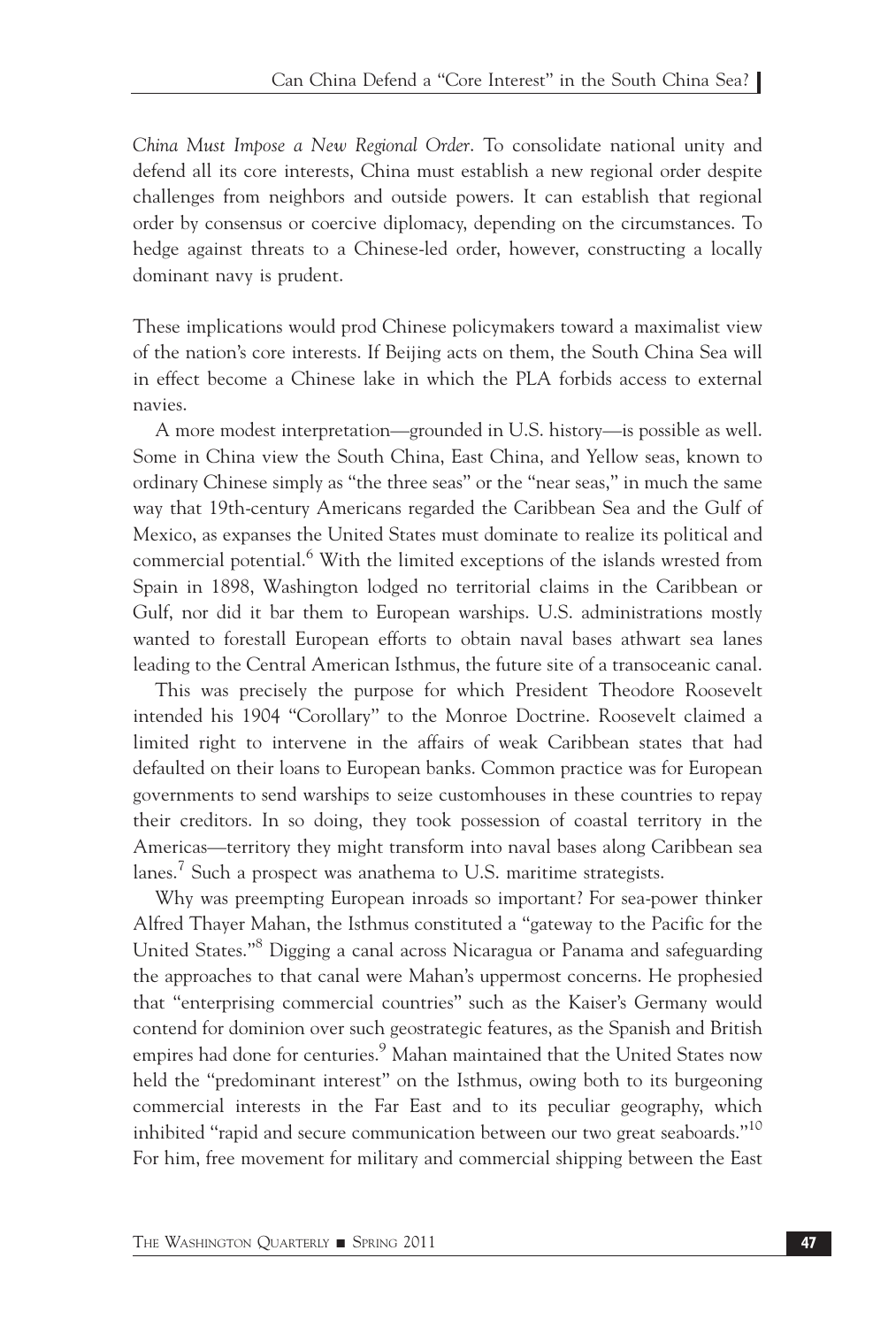and West coasts, and between North America and Asia, added up to a core U.S. interest in the Gulf and Caribbean.

To uphold this core interest, Mahan prescribed a 20-battleship U.S. Navy able to ''fight, with reasonable chances of success, the largest force likely to be brought against it" in southern waters.<sup>11</sup> A fleet "capable of taking and giving hard knocks" could wrest "command of the sea" from European contingents dispatched to the Americas.<sup>12</sup>

The South China Sea is China's answer to the Caribbean and the Gulf. With its vital sea passage into the Indian Ocean, the Malacca Strait, it bears striking resemblance to America's enclosed middle seas. The Malay Peninsula and the Sumatra archipelago merge in geospatial terms, forming a large isthmus that to Chinese eyes must evoke the Isthmus that obsessed Mahan. And the South China Sea, like Mahan's Caribbean, is a maritime domain with only one great seafaring power—China—along its shorelines. The enclosed Baltic Sea and Black Sea, both of which wash against the coasts of a dominant continental power, Russia, likewise present noteworthy visual parallels. The Soviet Union built up naval forces to convert these seas into Soviet preserves. Similar geostrategic circumstances seemingly warrant similar strategy.

But fin de siècle America was situated far from major-power threats. It could afford to leave its Atlantic or Pacific shorelines more or less unguarded,

If it concentrates on the South China Sea, China could forfeit interests in the Yellow and East China seas.

concentrating its energies on one discrete expanse. China enjoys no such luxury. If it concentrates its navy solely on managing the South China Sea, it could forfeit vital interests in the Yellow and East China seas. North Korea continues making trouble at Beijing's nautical door. Rival Japan boasts a world-class fleet and a strategic position astride Chinese sea lines of communication (SLOCs). The impasse across the Taiwan Strait lingers, commanding Chinese policy attention. At the same time, enlarged maritime interests

beckon Chinese attention to waters outside East Asia and to missions such as counterpiracy. Beijing cannot safely neglect such matters, which deplete resources for Southeast Asian contingencies.

Nor can Beijing count on some other strong fleet to distract the U.S. Navy, which rules the waves. Mahan's United States was fortunate not only geographically but also diplomatically. Faced with a rising German High Seas Fleet, Britain's Royal Navy beat a quiet retreat from the Western Hemisphere to guard the British Isles against this burgeoning threat. Britain no longer kept a fleet permanently on station in North America. By contrast, the 2007 U.S.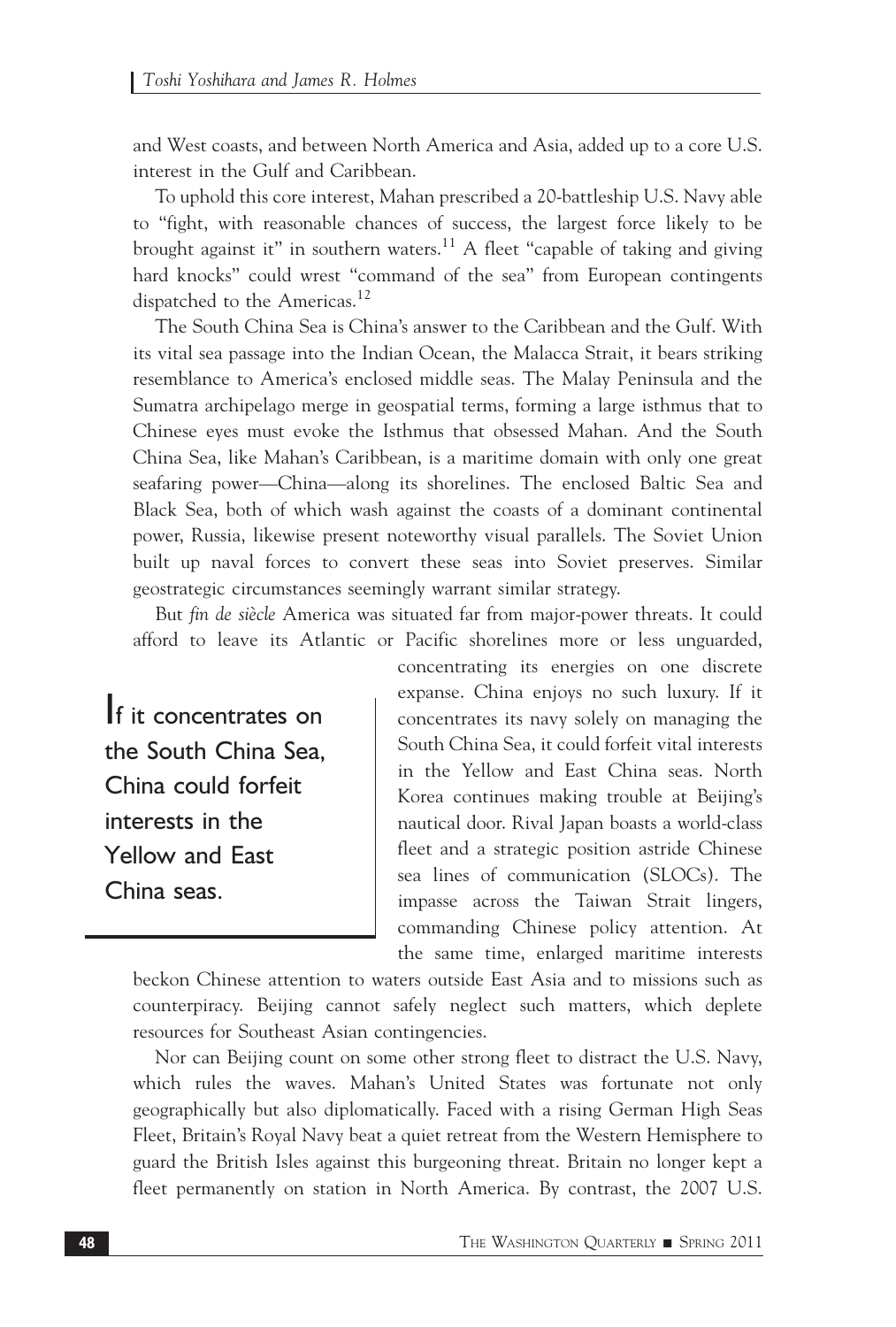Maritime Strategy vows to station ''credible combat power'' in the Western Pacific indefinitely, largely to reinforce U.S. alliances and keep a watchful eye on China.<sup>13</sup>

On the other hand, the contemporary U.S. Navy, like the Royal Navy of Britain's imperial heyday, bears global responsibilities which dilute the forces it can concentrate in any one theater. As China's navy matures, therefore, Beijing can hope to amass local preponderance over the largest detachment Washington is likely able to deploy in Asian waters—much as the turn-of-the-century U.S. Navy did vis-a`-vis European navies, despite its overall inferiority to them. In other words, the home-field advantage still matters.

All in all, the strategic problems besetting Beijing appear acute. Demands on finite resources in multiple seas will stretch Chinese maritime defenses thin along

its lengthy seaboard. Whether the PLA can mass enough forces to protect the maximal version of its core interest in the South China Sea, while also covering interests in other important waters, appears doubtful for now. Something more modest, along the lines of the strategy pursued by Mahan's and Roosevelt's United States, appears thinkable. Excluding great-power bases from Southeast Asia while cowing China's neighbors with its superior-to them—PLA Navy would let Beijing start fashioning a new regional order even while its fleet remains a work in progress.

A maximal ''core interest'' appears doubtful for now, but something more modest appears thinkable.

## How Would China Defend a Core Interest?

The Chinese military, then, may already possess the wherewithal to begin enforcing a policy of primacy in the South China Sea, but to do so it would likely be forced to concentrate most of its seagoing forces along China's southern coast—at unacceptable risk to interests elsewhere in the China seas. To back a core-interest policy with steel, the PLA Navy must develop the hardware, seamanship, and tactical acumen to perform several functions.

Its main job is to accumulate sufficient ships, aircraft, and armaments to impose local control of any sea area in Southeast Asia at times of Chinese leaders' choosing. This might require projecting credible force to the most southern portions of the South China Sea, nearly 1,000 miles from Hainan Island. Winning local sea control is the enabler for other naval missions in contested waters.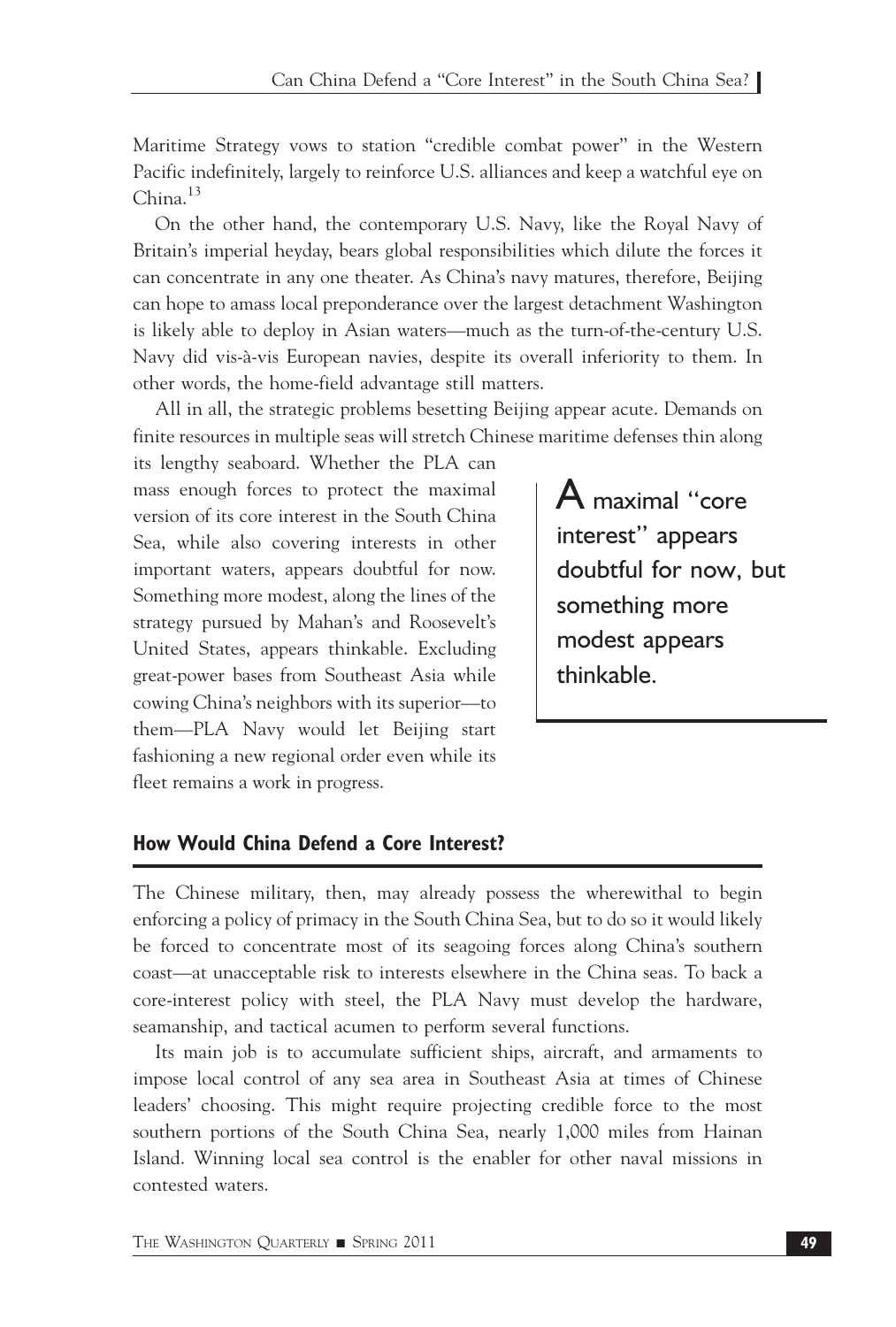Having accomplished this, the Chinese fleet can exploit control of the seas in a variety of ways. It can defend friendly shipping along the SLOCs or attack enemy shipping transiting the same sea lanes. It can project power ashore using sea-based aircraft, land-attack missiles, or marines embarked in amphibious assault vessels. Or it can discharge constabulary functions such as humanitarian assistance and disaster relief, counterpiracy, and counterproliferation legitimizing its primacy in the South China Sea, much as the United States did in the Caribbean and Gulf under the Roosevelt Corollary.<sup>14</sup>

China would also benefit from the versatility of naval power. As the multinational tsunami-relief effort in 2004 amply demonstrated, ships designed for sea control or power projection can readily switch over to constabulary missions. Built for combat operations, Chinese amphibious assault ships and hospital ships have recently deployed to the Indian Ocean on noncombat missions.

Nevertheless, this is an ambitious slate of missions for a navy long accustomed to sheltering in coastal waters. Can the PLA Navy execute them with existing forces? According to Jane's Fighting Ships 2010—2011, the Chinese navy is made up of 135 major combatants (submarines plus large surface combatants) and an assortment of lesser vessels arrayed into three fleets: the North, East, and South Sea fleets.<sup>15</sup> This number is somewhat misleading, as are force totals for any navy. The U.S. Navy rule of thumb is that a navy needs three ships to keep one battle-ready. (At any given moment, one of these is cruising overseas under the navy's tactical training cycle; another is working up for deployment through a demanding regimen of exercises, inspections, and routine maintenance; the final third is being overhauled in shipyards and is entirely unavailable for sea service.) In other words, commanders have as few as one-third of the total number of warships at their disposal, although up to another third may be available at reduced readiness.

U.S. practices offer a crude measuring stick for Chinese naval preparedness, but it is clear that fleet numbers on paper exaggerate deployable combat power by a wide margin. Using the Jane's figures for Chinese major combatants, 45—90 warships supported by lesser vessels must cover Chinese commitments spanning three China seas, not to mention an expanding slate of missions in the Indian Ocean. Juxtapose this with the 32 major combatants that the Southeast Asian navies could hypothetically muster among them. External players could also intervene in South China Sea contingencies. The Taiwan Navy features 28 major combatants, the Japan Maritime Self-Defense Force 71, and the Australian Navy 18. (Of course, these fleets too must obey the 3:1 ratio for deployable units.)

This adds up to formidable opposition for China all along its periphery. The PLA Navy must manage contested theaters without the benefit of an impressive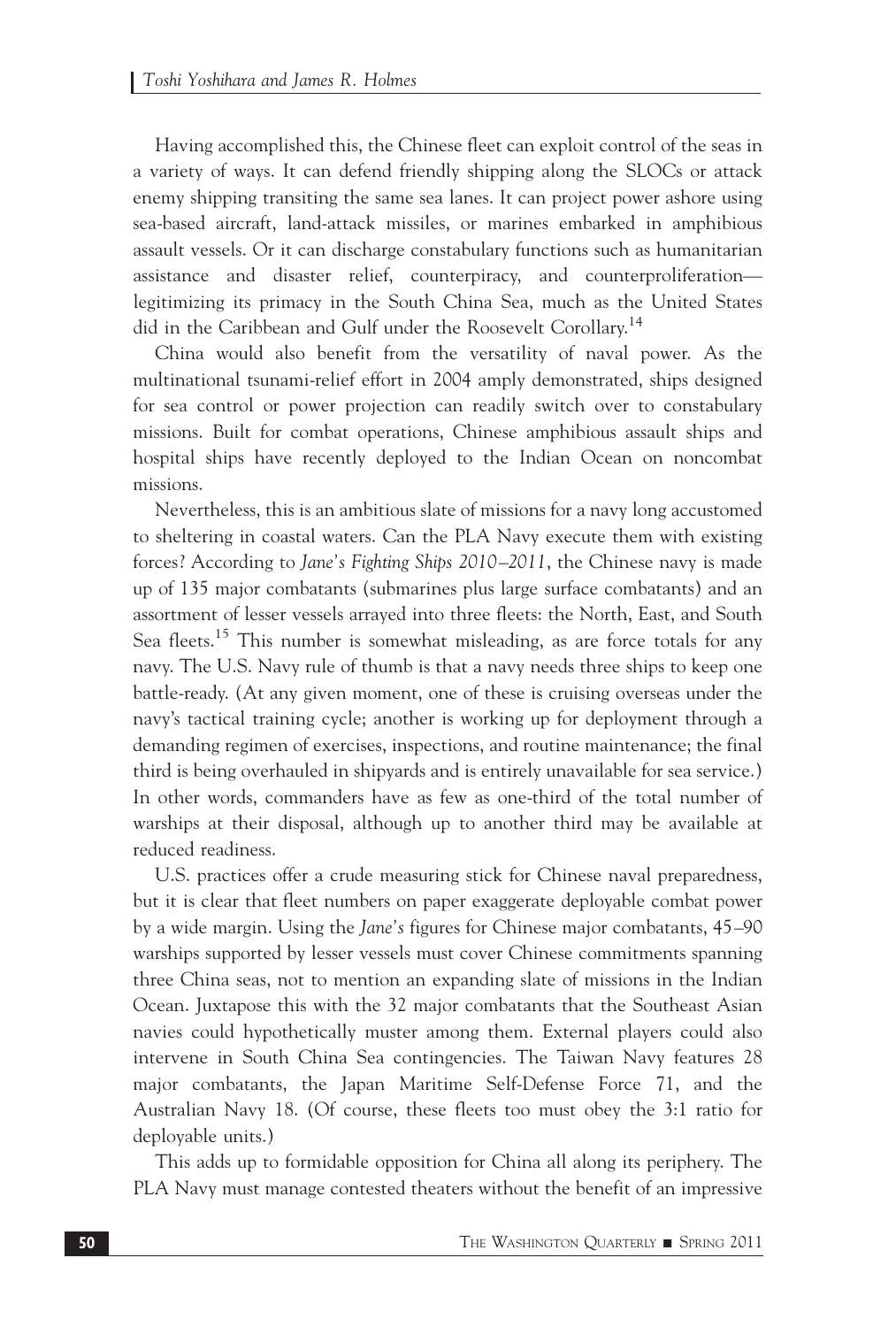logistics fleet—ships able to rearm, refuel, and reprovision men-of-war at sea, thus extending combatants' cruising radius—and without key capabilities such as antisubmarine warfare and mine countermeasures. Indispensable for power projection and noncombat functions, moreover, the amphibious fleet remains anemic. It is concentrated opposite Taiwan, should Beijing see the need to launch a cross-strait invasion. To date, the PLA Navy has exhibited curious myopia toward such capabilities and systems. Constant strain on the fleet is probable until such shortfalls are corrected.

Nor do material measures tell the whole story. The most lethal weapon is no better than its user. Seamanship and tactical skill in the officer and enlisted corps—"the human variable, the greatest variable of all" in naval warfare according to novelist C.S. Forester<sup>16</sup>—remain largely unproven despite the navy's competent performance in counterpiracy duty off Somalia. Counterpiracy duty has reportedly wearied PLA Navy crews unaccustomed to prolonged voyages or to the rigors of maintaining hardware exposed to saltwater, weather, and continuous operation.<sup>17</sup> Although the PLA has recently incorporated more realistic wartime scenarios into training exercises, it remains uncertain how well Chinese commanders will handle their vessels amid the stress of hot war.

Alongside the fleet, Mahan listed forward bases athwart vital SLOCs as a second ''pillar'' of sea power. To provide constant presence, the PLA would benefit immensely from bases in the southern reaches of the South China Sea. Taiwan holds Itu Aba, or Peace Island, the largest island in the Spratly archipelago, along with the adjacent Center Cay and Sand Cay islets. But even these Taiwanese possessions would be of dubious strategic value to China in a major military contingency, particularly one involving the U.S. Navy. The islands are too small and boast too few resources to stage major sea-control or power-projection operations. At most, they could act as way stations resupplying and rearming smaller PLA Navy flotillas. The greatest value these islands offer may lie in their potential to deny access to nearby waters. China could deploy long-range antiship cruise missiles on these outposts, in effect creating no-go zones in the South China Sea. Such assets, then, may do little more than telegraph Chinese resolve.

Chinese commanders may be counting on a new capability—an antiship ballistic missile (ASBM), a maneuverable ballistic missile capable of striking at moving targets at sea hundreds of miles away—to help compensate for shortcomings in the naval inventory. According to Admiral Robert Willard, commander of the U.S. Pacific Command, an ASBM prototype has reached "initial operating capability," or the early stages of operational deployment.<sup>18</sup> Estimates of its range vary from 1,500 up to 2,500 kilometers. The higher-end figure would let ASBMs stationed on Hainan Island or elsewhere in southern China reach the entire South China Sea, as well as the western approaches to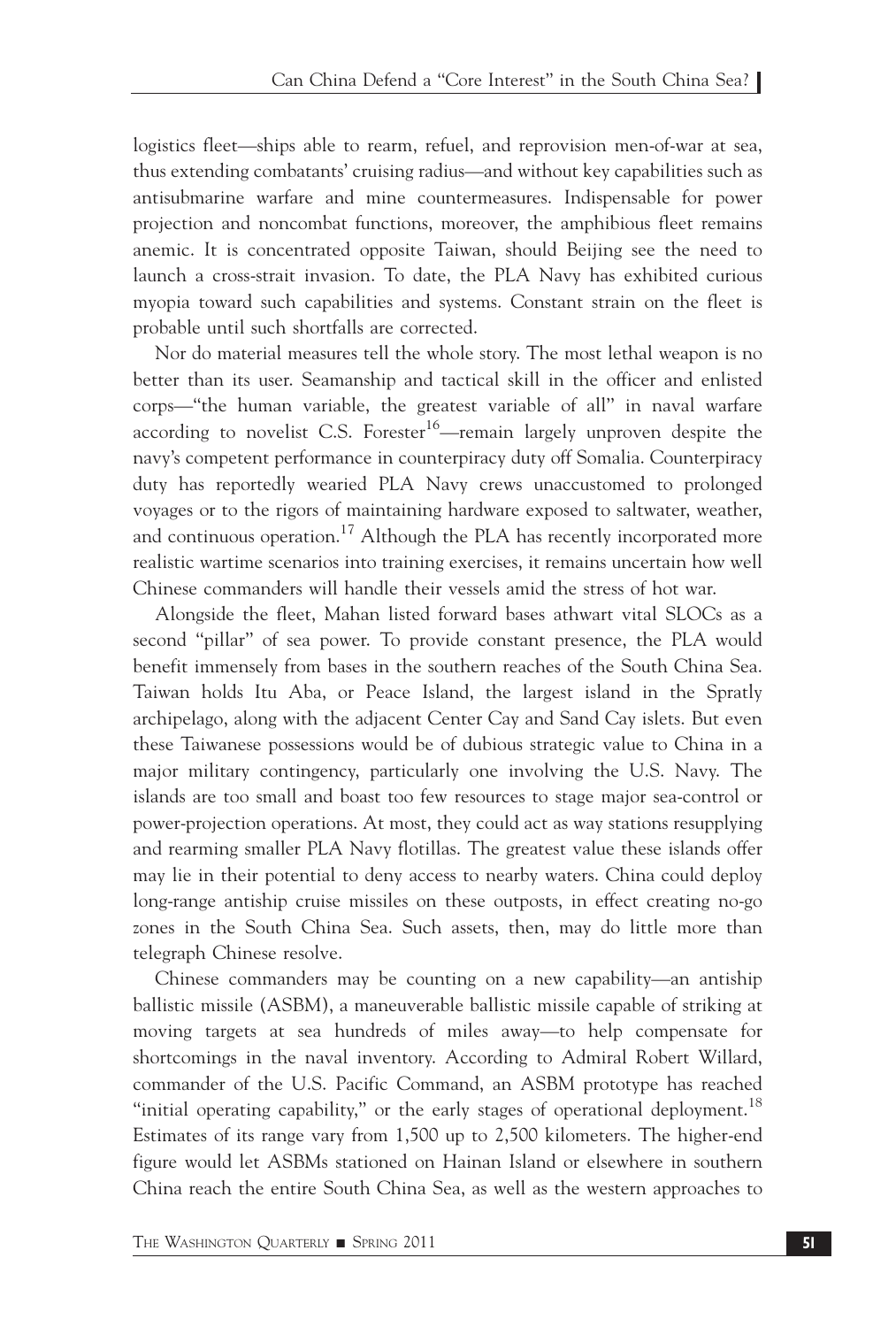the Strait of Malacca. This represents an orders-of-magnitude increase in the range and hitting power of land-fired antiship missiles. Dramatically extending the range of shore fire support would ease the burdens on the Chinese fleet, applying constant pressure on challengers to Chinese interests in peacetime and wartime alike.

The distinction between peacetime and wartime scenarios is critical, simply because the United States probably would not add its own forces to the mix confronting China unless a shooting war had broken out. The provocation would be too slight. Should Washington abstain from involvement in peacetime controversies, this would relax the strain on Chinese naval forces immensely. The PLA would only have to face off against relatively weak Southeast Asian fleets. Backed by sufficient numbers of ASBMs capable of holding adversary fleets at risk, even a modest South Sea Fleet could seek to intimidate Southeast Asian states with sporadic or routine shows of force. Such peacetime uses of naval force might be intended to impose a new normal on Southeast Asian states that already implicitly acknowledge China's preeminent interests in the South China Sea. If this is part of a longer-term strategy aimed at undermining the political will of China's neighbors, Beijing can likely spare itself the bother of building an overwhelming fleet or diverting assets from other important theaters.

But if Beijing craves de facto ownership of the South China Sea—a plausible interpretation of "core interest"—and thus permanent control of events at sea, then it must dramatically accelerate its naval buildup, factoring in the likelihood of U.S. intervention. Only thus could the PLA meet the Mahanian standard of fielding enough naval power to meet the largest fleet likely to be arrayed against it. ASBMs might provide full-time virtual presence, but they are no substitute for credible and sustainable combat power at sea. In short, Beijing can hope to construct a new regional order using weaponry already at sea or under construction, but it must do so while remaining below the threshold for U.S. intervention. Should U.S. naval power remain in decline, China will enjoy increasing liberty of action, simply because U.S. presidents will find it harder and harder to justify the risk of ordering precious U.S. Navy task forces into harm's way.

It is worth speculating about the operating patterns which would characterize PLA naval operations in support of a core interest. For peacetime missions in the South China Sea, the PLA would likely invert the order in which it unleashes its layered defenses in combat. For instance, the ASBM would likely be the weapon of first resort for a Western Pacific contingency against the U.S. Navy. Longrange missile strikes would help PLA defenders damage or sink U.S. Pacific Fleet reinforcements bound westward from Guam, Hawaii, or ports along the U.S. West Coast. Cruise-missile-armed aircraft operating from mainland airfields would come next, followed by shorter-range systems such as diesel submarines,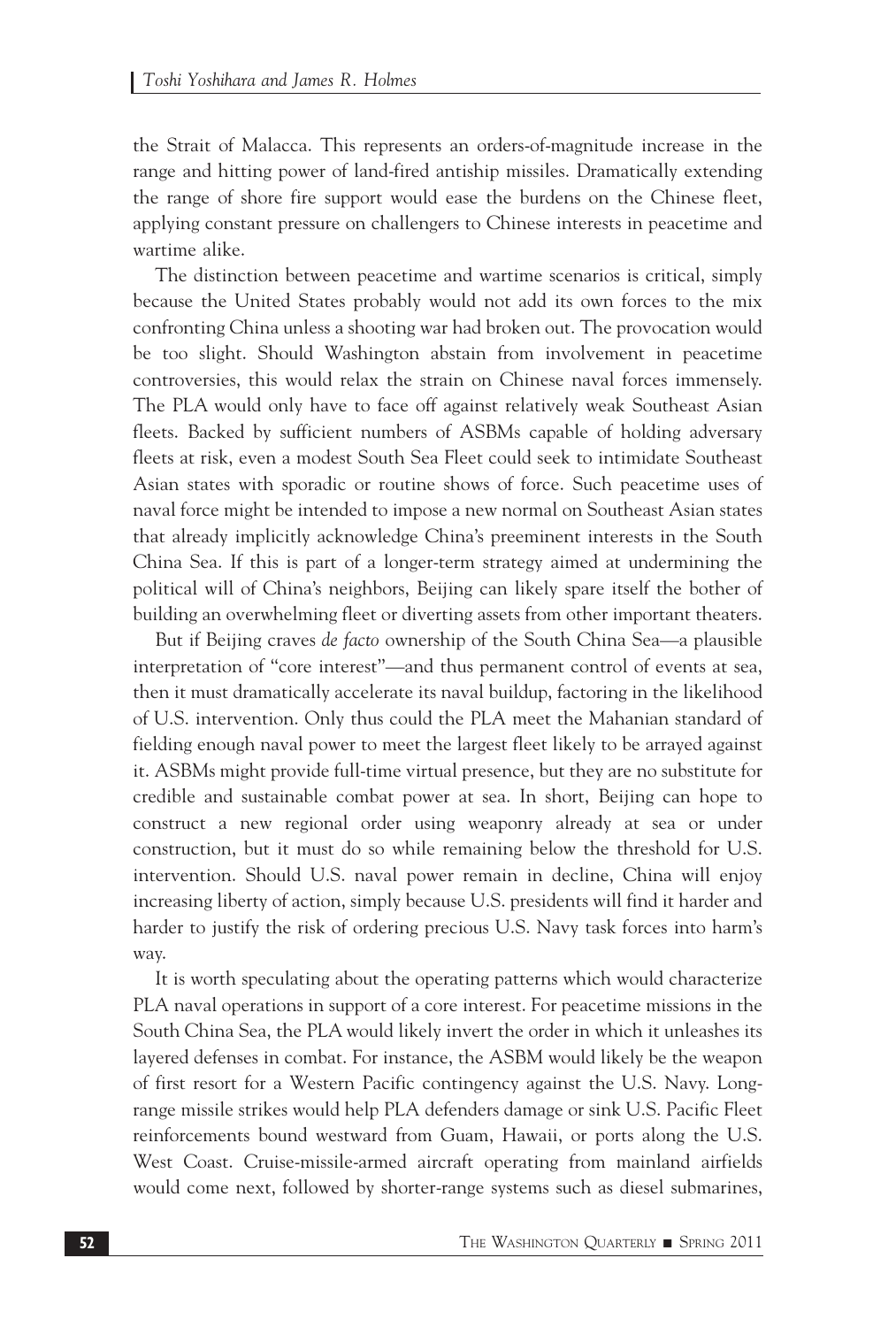stealthy fast patrol boats, and major surface combatants—all armed with antiship cruise missiles. The PLA's goal would be to even or reverse the balance of forces before U.S. strike groups ever closed on Asian shores—much as the Imperial Japanese Navy envisioned using submarines and aircraft to prosecute ''interceptive operations,'' cutting a superior U.S. fleet down to size before the decisive clash.

In South China Sea peacetime crises, by contrast, the PLA would probably hold its ASBMs in reserve, using them as a recessed deterrent to protect surface warships. With missile cover, even lesser warships would be ideal for coercing weaker parties in the region. For example, a few small, stealthy, missile-armed Type 022 Houbei fast-attack craft operating in the Spratlys under ASBM cover could hold most Southeast Asian surface navies at bay. Whether China plans to build aircraft-carrier strike groups for coercive purposes remains to be seen, but periodic sorties even of lesser vessels would remind smaller neighbors of Chinese core interests, underscoring the value China attaches to the South China Sea.

In other words, a modest increase in Chinese combat power at sea could perceptibly tip the naval balance of power in Beijing's favor in peacetime

contingencies not involving the U.S. Navy. Over time, left unopposed by powerful outsiders such as the United States, Japan, or Australia, small-scale shows of Chinese supremacy over Southeast Asian fleets might start to win grudging acquiescence in a new Sinocentric order.

This could take place in as little as five years—much as Great Britain acquiesced in the Grover Cleveland administration's Without the U.S. Navy involved, China could tip the naval balance of power in its favor in five years.

hyper-muscular interpretation of the Monroe Doctrine. During an 1895 crisis between Venezuela and Great Britain, Secretary of State Richard Olney demanded the right to mediate, informing British diplomats that the United States' "fiat" was now "law" in the Western Hemisphere.<sup>19</sup> While it rebuffed this claim, London nonetheless started withdrawing its North American squadron by the turn of the century, tacitly bowing to the new U.S.-centric order in the Americas.

The American precedent appears plausible in light of current strategic trends. Indeed, Bernard Cole of the National War College projects that the PLA Navy might be able to ''exert hegemonic leverage in maritime East Asia'' by 2016—2017 owing to its swift growth, American naval overstretch, and fiscal constraints on Japanese shipbuilding.<sup>20</sup> Such forecasts are worth pondering.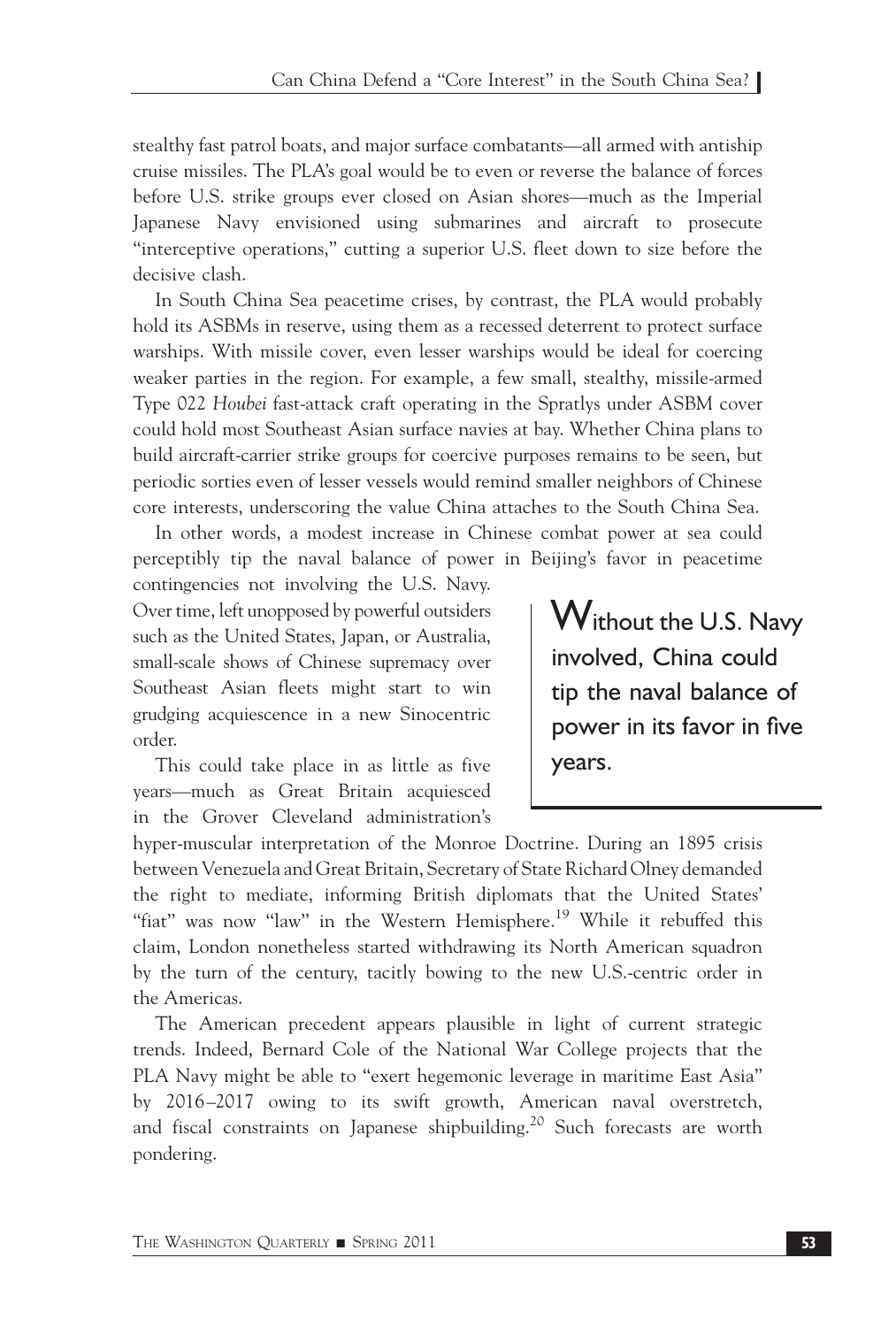#### Coping with Pushback

To be sure, China evidently still lacks adequate military means to make the South China Sea a Chinese lake, but it might make strides in that direction while still working on its naval project. Sea control that more or less permanently excludes rival navies from these waters remains beyond its reach, if indeed that is the goal. China can issue low-level military threats, bullying its southern neighbors with its existing fleet of ships, submarines, aircraft, and missiles. Such actions may yield some coercive dividends in the short term, but they do not—yet—portend the fundamental reordering of maritime politics that a Chinese core interest may require. Neither Southeast Asian states nor major extraregional powers appear inclined to accept a Sinocentric nautical order. Competing powers will push back.

Even as China modernizes its naval power, consequently, the regional balance of forces will act against attempts to impose Beijing's will. Southeast Asian states will not lightly buckle under intimidation tactics so long as U.S. military power and diplomatic assurances remain believable. Washington's very public pronouncements about its own stake in Asian waters indicate that the region has no reason to fear that the United States will abdicate the stabilizing role it has long played in Asian seas. Although China is undoubtedly a rising sea power, regional navies are not pushovers. Nor are they standing still.

Both claimants and third parties to territorial disputes are visibly responding to China's seaward march. Singapore, Malaysia, Indonesia, and even Vietnam

**But favorable trends** in the naval balance for China may be more fleeting than meets the eye.

are procuring submarine forces to hedge against China. Extraregional powers such as Japan and Australia are matching China's buildup with their own. Tokyo plans to expand its undersea fleet for the first time in more than 30 years, while Canberra has embarked on the most expensive submarine program in Australian history.<sup>21</sup> Both capitals clearly have Beijing in mind. And, as it peers eastward across the Bay of Bengal, India too worries that Chinese primacy in the South

China Sea would presage a more muscular Chinese naval presence in the Indian Ocean, an expanse New Delhi regards as an Indian preserve.

Looking ahead, then, China may face the possibility of horizontal escalation to smaller but capable naval rivals in other areas during a crisis or conflict in the South China Sea. Such escalation would exert restraint on Chinese statesmen and military commanders. In short, favorable trends in the naval balance for China may be more fleeting than meets the eye.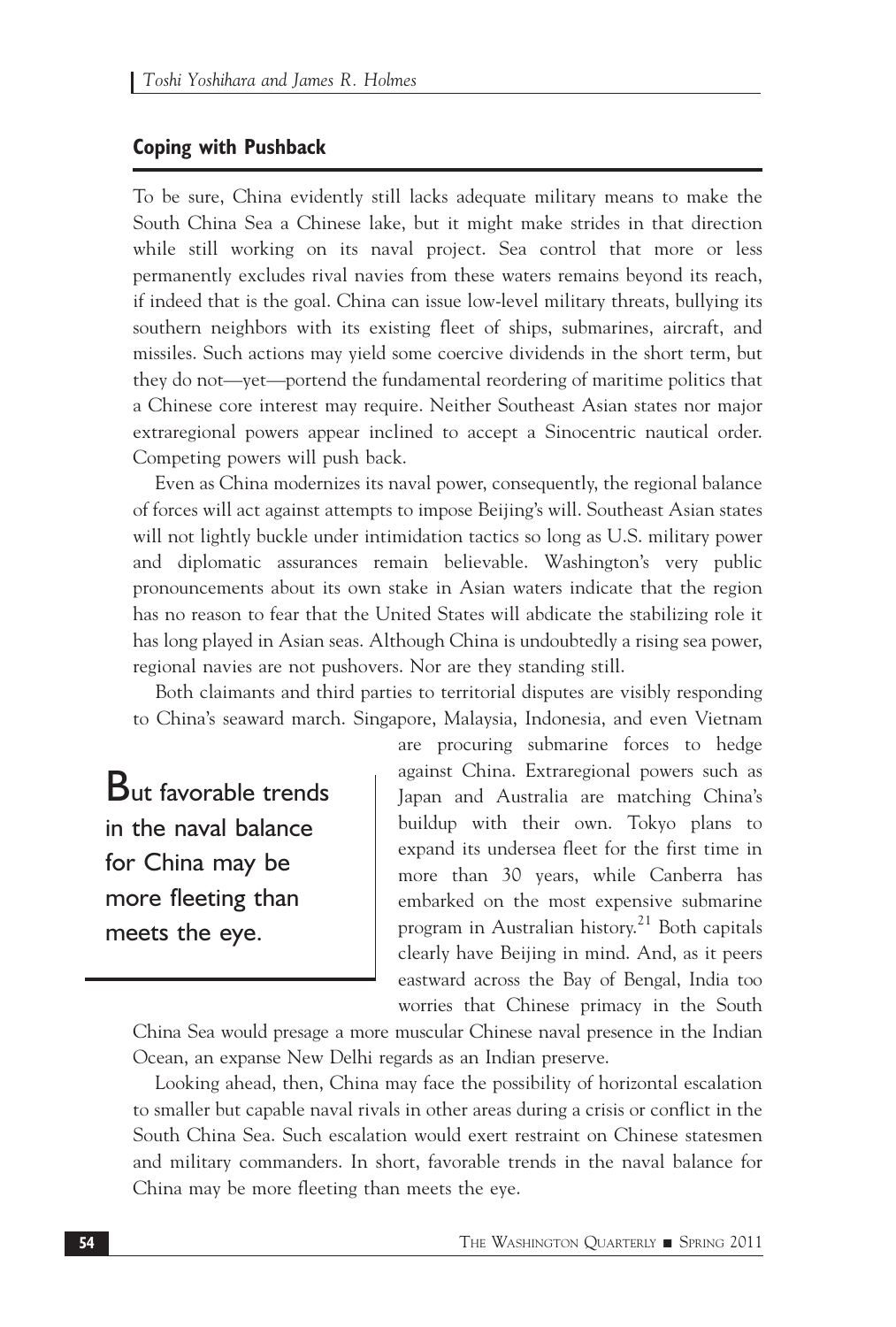Whether the United States can sustain its primacy in maritime Asia is a final—and perhaps the crucial—determinant of China's capacity to align means with ends. The 2007 U.S. Maritime Strategy identifies the Pacific and Indian oceans as the primary theaters of action for the U.S. sea services, pledging to stage strong combat forces there for the foreseeable future. This places the South

Whether the United States can sustain its primacy in maritime Asia is crucial.

China Sea—the juncture between the two theaters—squarely at the center of U.S. maritime interests. The Maritime Strategy, furthermore, proclaims that the U.S. Navy will preserve its capacity to ''impose local sea control wherever necessary, ideally in concert with friends and allies, but by ourselves if we  $must.$ "<sup>22</sup>

This represents an unambiguous statement of intent. Even so, policymakers have left considerable ambiguity in the nature of the U.S. commitment to the region. Hailed for declaring a ''national interest'' in free navigation through Southeast Asian SLOCs, for instance, Secretary of State Clinton also reaffirmed that Washington takes no position on who exercises sovereignty over South China Sea islands or adjoining waters.<sup>23</sup> This allows Beijing ample room to maneuver to test U.S. steadfastness while solidifying its own claims. Recurrent confrontation evidently lies in store.

China may cope with the prospect of resistance by dedicating additional resources to efforts to overcome quantitative and qualitative shortfalls bedeviling the PLA Navy. Mass is the main impediment to China's maritime project. In short, Beijing needs many more ships comparable to the modern units comprising the frontline fleet. To man these ships, it needs to recruit growing numbers of skilled, seasoned personnel for the officer and enlisted corps, assuring that the navy can operate sophisticated equipment in high-intensity sea combat.

Some observers point out that China has constructed no new destroyers since 2005, implying that China's naval buildup is coming to a halt. But there is ample evidence that naval construction is far from over.<sup>24</sup> Indeed, Beijing appears to be pushing ship construction along multiple axes simultaneously, shifting its investments from destroyer construction into a variety of platforms. For example, China continues to lay down hulls for Jiangkai II-class guided-missile frigates, the most advanced ships of their type in the PLA Navy inventory.

China has also been pouring resources into refurbishing the decommissioned Soviet aircraft carrier Varyag, most likely as a training platform for naval aviators. This leaves aside the new-construction flattops Beijing now admits it is pursuing.<sup>25</sup> Competing demands on finite resources begin to explain China's onand-off procurement process. And finally, the rumored building pause for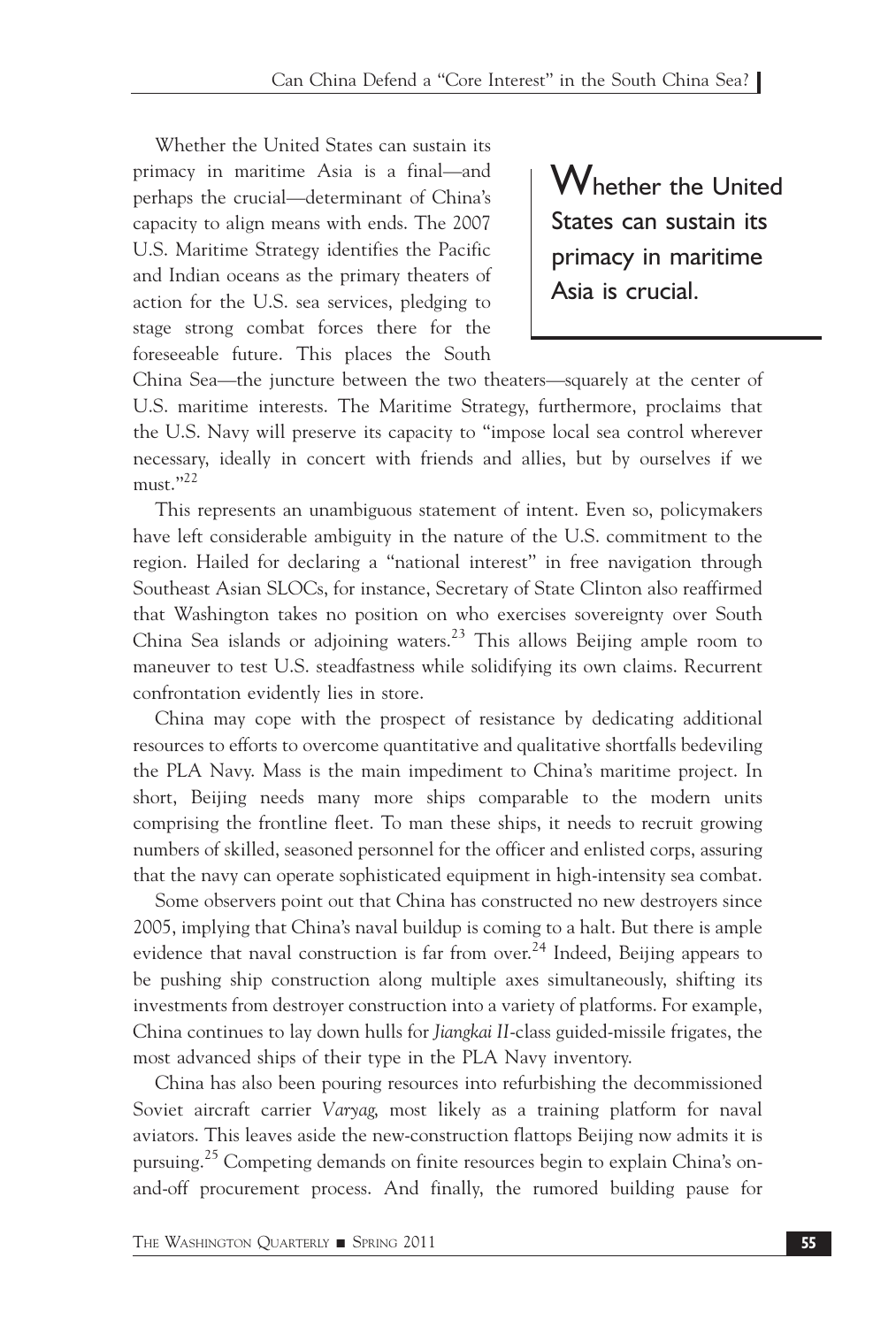The South China Sea is squarely at the center of U.S. maritime interests.

destroyers may have never happened. Judging from photos now making the rounds, a combatant exceeding 10,000 tons—the biggest vessel ever to slide down the ways in China-could be nearing completion at a Chinese shipyard. A new destroyer would scarcely be the first surprise that Chinese shipbuilders have sprung on outsiders in recent years. Surprises have been more the rule than the exception.

Consequently, it behooves statesmen not to write off Chinese naval modernization. This is no mere flirtation with the sea. Chinese sea power is here to stay. But there is time to organize a response. Even assuming it meets no countervailing responses in the region, China is at least a decade from amassing the type of preponderant naval power that can reliably deter U.S. intervention while cowing Asian navies. That Beijing can realize its dream of a new regional order is not a foregone conclusion.

### The Other Taiwan Contingency

Taiwan constitutes an important, often overlooked intervening factor in Chinese strategy toward Southeast Asia. Despite the apparent thaw in cross-strait relations since 2008, China must still dedicate substantial attention and resources to preparing for a range of military contingencies in the Taiwan Strait. Simply put, Beijing will remain tied down as long as the Taiwan impasse remains unresolved. But should the island return to the mainland, either peacefully or at gunpoint, a fundamentally new calculus in Chinese strategy will take hold.

Not only would a satisfactory resolution free China of an all-consuming politico—military headache, it would also present Beijing a military redoubt overlooking the northern reaches of the South China Sea. A post-Taiwan world, then, would open up new military vistas for PLA commanders. For one thing, China could redeploy military assets arrayed against Taiwan to other forward positions supporting southern naval campaigns. For another, Beijing could use the island itself as a base, stationing missile batteries, fighter aircraft, and warships there to partly encircle the South China Sea.

Admittedly, Taiwan is no panacea, however valuable it may be as a geostrategic asset. Short-range ballistic missiles and shore-based tactical aircraft would be unable to reach major targets along the South China Sea rim. These targets are widely scattered around a U-shaped arc stretching southward from Vietnam to Indonesia and turning back northward to the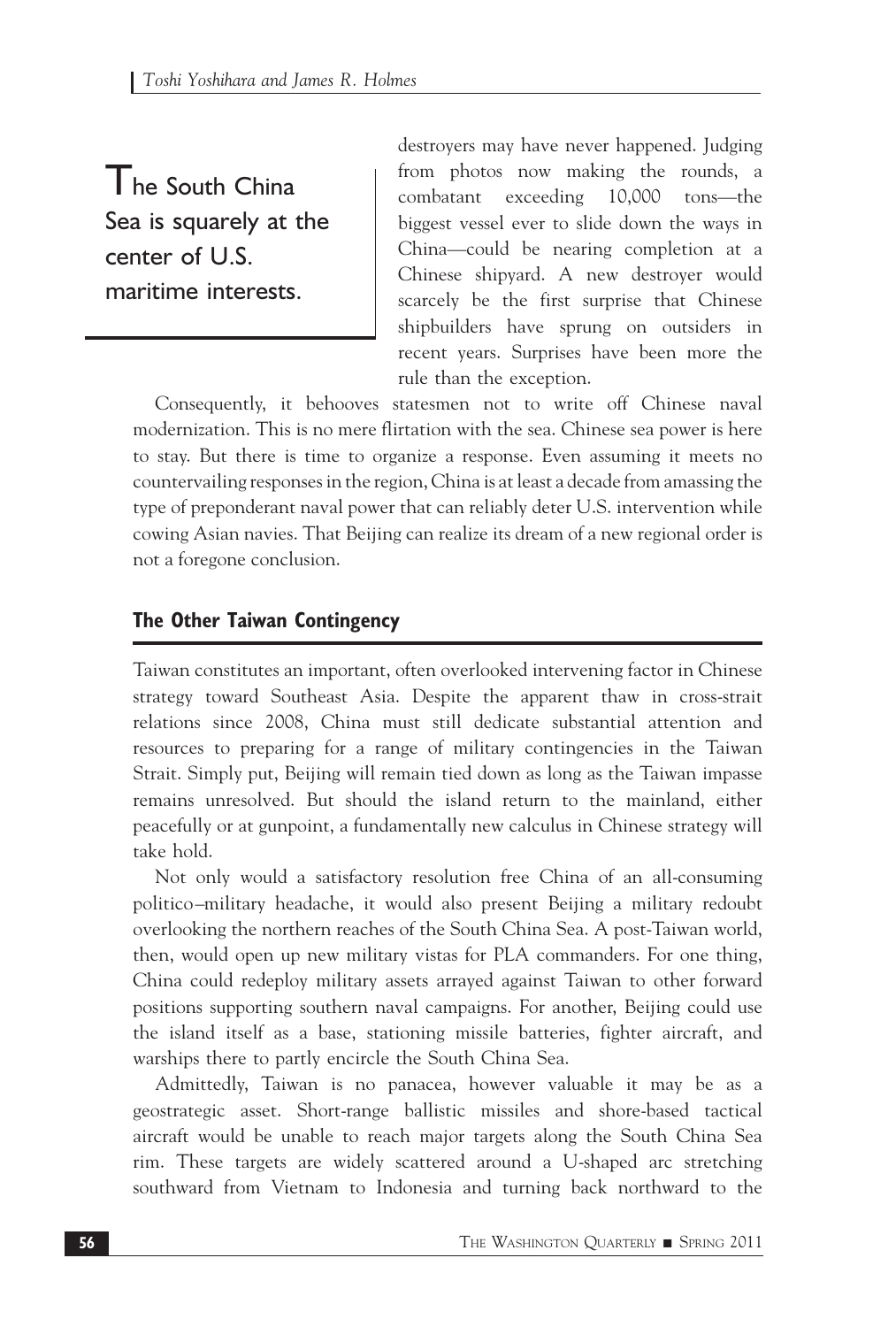Philippines. Such a long, convoluted defense perimeter severely complicates targeting, even for a missile force as large and as sophisticated as the PLA's Second Artillery Corps. But the problem would be less complex, once forces were based on Taiwan.

## Don't Be Baited

China is at least a decade from reliably deterring U.S. intervention while cowing Asian navies.

China appears to be following in the

footsteps of past continental powers such as the United States, Imperial Germany, and the Soviet Union that asserted primacy over nearby seas. Chinese resolve toward South China Sea disputes, consequently, should come as little surprise. But there are many varieties of primacy. Asians could live with a China that, like Mahan's United States, is overbearing at times, yet largely restrains its ambitions. A China that claims outright ownership of regional waters is another matter entirely. Asian and U.S. leaders must monitor for Chinese claims and action that go beyond the historical model supplied by the U.S. experience a century ago.

No immediate danger seems to be in the offing. A chasm separates a maximal version of China's core interests from its capacity to fulfill these interests. Beijing confronts stressful security challenges in the near seas, not to mention out-ofarea demands comparable in importance to those in Southeast Asia. But if China is content to settle for a limited core interest—for something less than complete dominance in the South China Sea—or if it proves willing to concentrate forces to the south to the detriment of its interests elsewhere, then it may soon make good on its claim to primacy in the South China Sea.

But international politics is a collision of living forces. No nation, however small, is an inanimate object. Chinese rhetoric and behavior have already triggered an action—reaction cycle in the region, prompting an arms race of modest scope. It is by no means fated that Beijing can dictate its terms to weaker neighbors under prevailing circumstances. The United States and fellow Southeast Asian protagonists, accordingly, must remain vigilant while taking care not to hype Chinese intentions or capabilities. In so doing, they improve the chances for peace.

#### **Notes**

<sup>1.</sup> Edward Wong, ''Chinese Military Seeks to Extend Its Naval Power,'' New York Times, April 23, 2010,<http://www.nytimes.com/2010/04/24/world/asia/24navy.html>.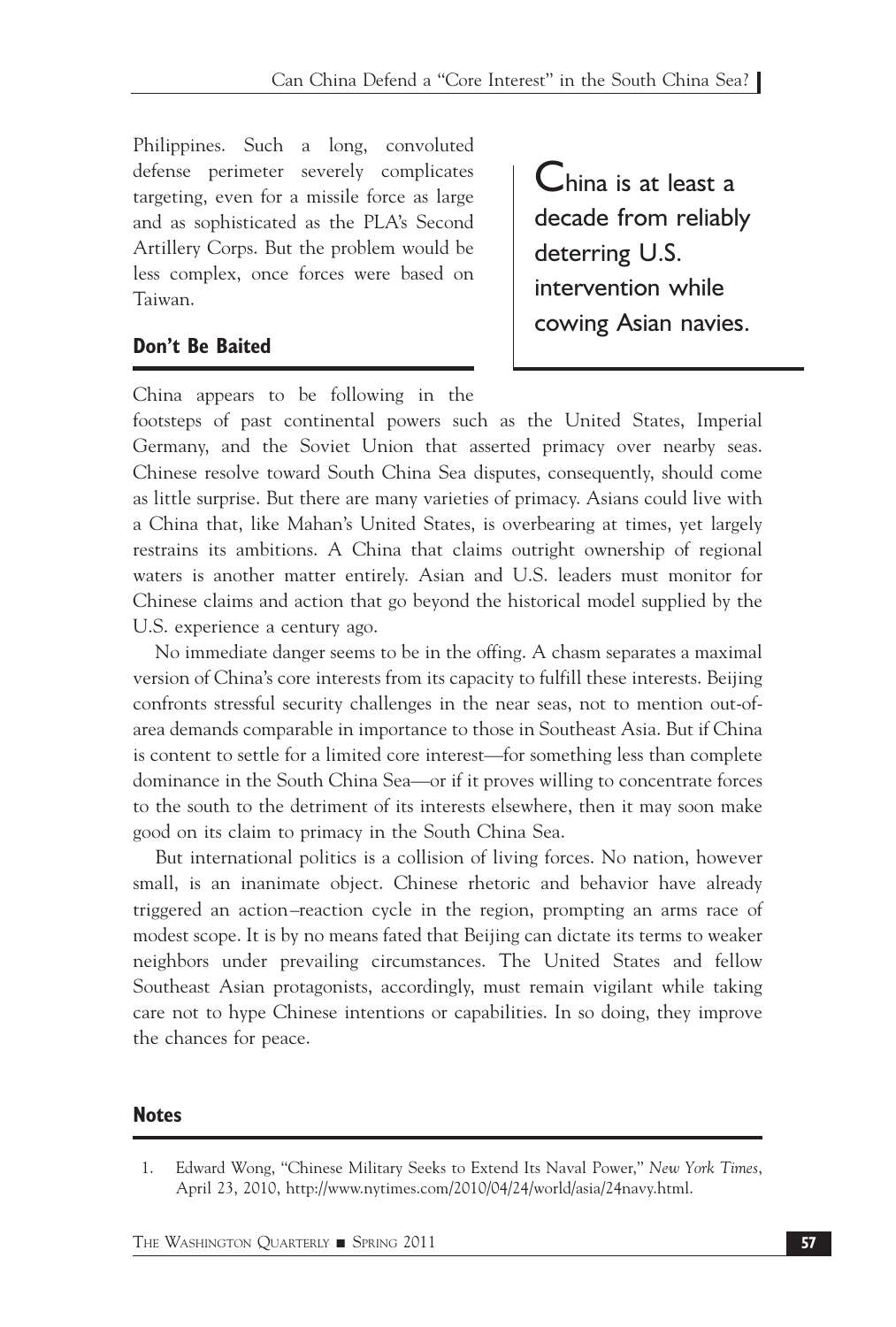- 2. U.S. State Department, ''Remarks by Secretary Clinton: Interview with Greg Sheridan of The Australian,'' Melbourne, Australia, November 8, 2010, [http://www.state.gov/](http://www.state.gov/secretary/rm/2010/11/150671.htm) [secretary/rm/2010/11/150671.htm](http://www.state.gov/secretary/rm/2010/11/150671.htm).
- 3. For some plausible interpretations of these conflicting accounts, see Carlyle A. Thayer, ''Recent Developments in the South China Sea: Grounds for Cautious Optimism?'' RSIS Working Paper, no. 220 (December 14, 2010), pp. 2—6, [http://www.rsis.edu.sg/](http://www.rsis.edu.sg/publications/WorkingPapers/WP220.pdf) [publications/WorkingPapers/WP220.pdf](http://www.rsis.edu.sg/publications/WorkingPapers/WP220.pdf); and Michael D. Swaine, ''China's Assertive Behavior, Part One: On 'Core Interests'," China Leadership Monitor no. 34 (Fall 2010), pp. 8—11, [http://carnegieendowment.org/files/Swaine\\_CLM\\_34\\_1114101.pdf](http://carnegieendowment.org/files/Swaine_CLM_34_1114101.pdf.).
- 4. John W. Garver, Face Off: China, the United States, and Taiwan's Democratization (Seattle: University of Washington Press, 1997), p. 129.
- 5. While the exact nature of Beijing's maritime claims remains in contention even among Chinese analysts, a major school of thought views the South China Sea as sovereign territory. See Peter A. Dutton, ''Through a Chinese Lens,'' Naval Institute Proceedings 136, no. 4 (April 2010): pp. 24—39. Also, for a historical perspective, see Andrew R. Wilson, "The Maritime Transformations of Ming China," in China Goes to Sea: Maritime Transformation in Comparative Historical Perspective, eds. Andrew S. Erickson, Lyle J. Goldstein, and Carnes Lord (Annapolis: Naval Institute Press, 2009), pp. 235—287.
- 6. Fareed Zakaria, From Wealth to Power: The Unusual Origins of America's World Role (Princeton: Princeton University Press, 1998), pp. 128—180.
- 7. Dexter Perkins, A History of the Monroe Doctrine (Boston: Little, Brown, 1955), pp. 228—275.
- 8. Alfred Thayer Mahan, Naval Strategy, Compared and Contrasted with the Principles and Practice of Military Operations on Land (Boston: Little, Brown, 1911), p. 111.
- 9. Alfred Thayer Mahan, The Interest of America in Sea Power, Present and Future (1897; reprint, Freeport: Books for Libraries Press, 1970), pp. 65—68.
- 10. Ibid., pp. 78—83.
- 11. Ibid., p. 198.
- 12. Alfred Thayer Mahan, The Influence of Sea Power upon History, 1660—1783 (1890; reprint, New York: Dover, 1987), p. 138; Mahan, Interest of America in Sea Power, p. 198; Margaret Tuttle Sprout, ''Mahan: Evangelist of Sea Power,'' in Makers of Modern Strategy: Military Thought from Machiavelli to Hitler, ed. Edward Mead Earle (Princeton: Princeton University Press, 1943), p. 433.
- 13. U.S. Navy, Marine Corps, and Coast Guard, ''A Cooperative Strategy for 21st Century Seapower,'' October 2007,<http://www.navy.mil/maritime/Maritimestrategy.pdf>.
- 14. Geoffrey Till, Seapower (London: Routledge, 2009), especially pp. 157—252.
- 15. ''Defense Spending in a Time of Austerity,'' Economist, August 16, 2010.
- 16. C.S. Forester, The Good Shepherd (1955; reprint, Annapolis: Naval Institute Press, 1989), pp. 7—8.
- 17. Ian J. Storey, ''China Debates the Need for Overseas Bases,'' Straits Times, April 29, 2010,<http://www.iseas.edu.sg/viewpoint/ijs29apr10.pdf>.
- 18. Bill Gertz, "China Has Carrier-Killer Missile, U.S. Admiral Says," Washington Times, December 27, 2010, [http://www.washingtontimes.com/news/2010/dec/27/china](http://www.washingtontimes.com/news/2010/dec/27/china-deploying-carrier-sinking-ballistic-missile/)[-](http://www.washingtontimes.com/news/2010/dec/27/china-deploying-carrier-sinking-ballistic-missile/)[deploying](http://www.washingtontimes.com/news/2010/dec/27/china-deploying-carrier-sinking-ballistic-missile/)[carrier](http://www.washingtontimes.com/news/2010/dec/27/china-deploying-carrier-sinking-ballistic-missile/)[-](http://www.washingtontimes.com/news/2010/dec/27/china-deploying-carrier-sinking-ballistic-missile/)[sinking](http://www.washingtontimes.com/news/2010/dec/27/china-deploying-carrier-sinking-ballistic-missile/)[-](http://www.washingtontimes.com/news/2010/dec/27/china-deploying-carrier-sinking-ballistic-missile/)[ballistic](http://www.washingtontimes.com/news/2010/dec/27/china-deploying-carrier-sinking-ballistic-missile/)[-](http://www.washingtontimes.com/news/2010/dec/27/china-deploying-carrier-sinking-ballistic-missile/)[missile/.](http://www.washingtontimes.com/news/2010/dec/27/china-deploying-carrier-sinking-ballistic-missile/)
- 19. Samuel Flagg Bemis, A Diplomatic History of the United States, rev. ed. (New York: Holt, 1942), pp. 416—420.
- 20. Bernard D. Cole, ''Right-Sizing the Navy: How Much Naval Force Will Beijing Deploy?'' in Right-Sizing the People's Liberation Army: Exploring the Contours of China's